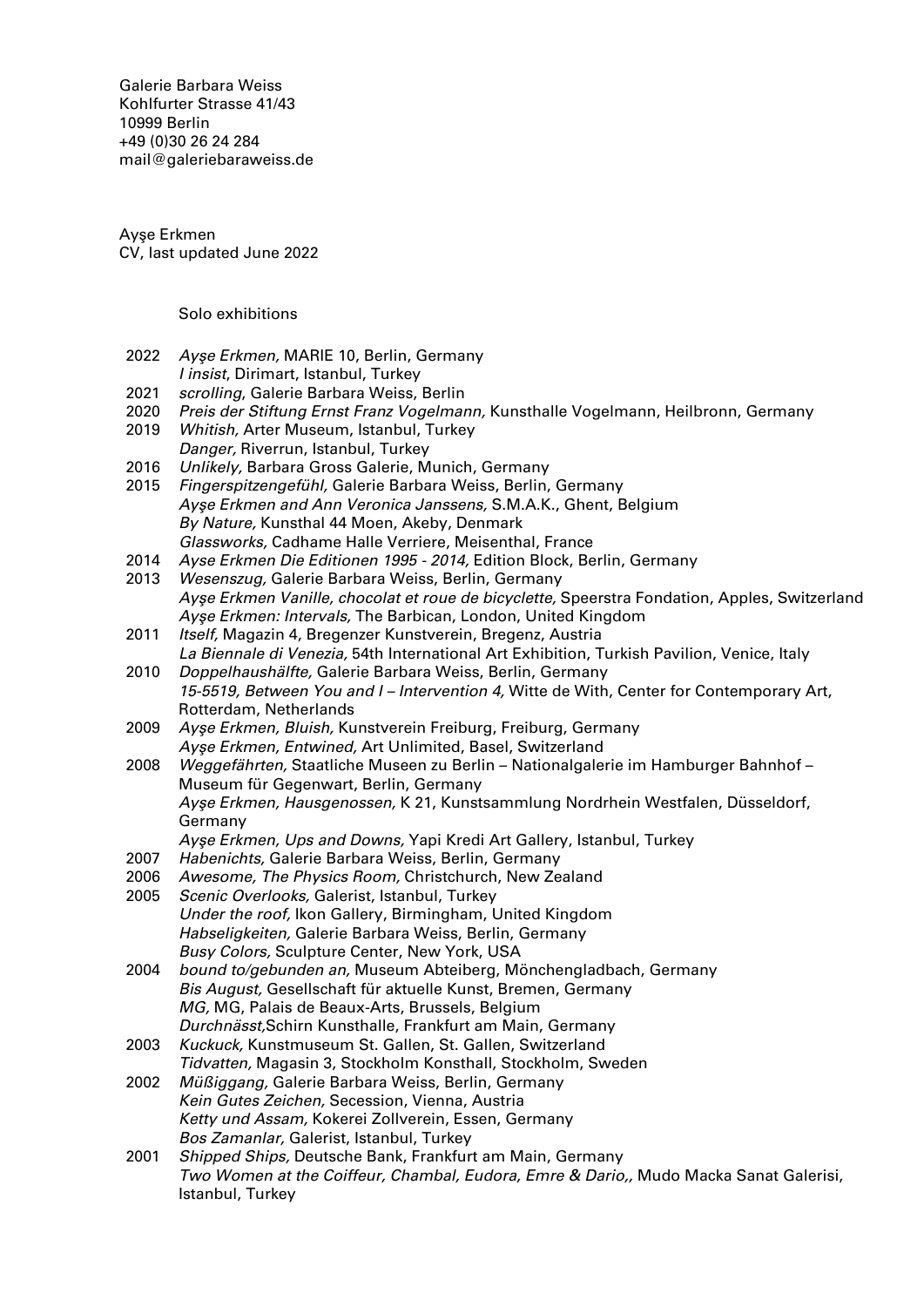- 2000 Half Of, Galerie Deux, Tokyo, Japan
- 1999 Summertime, Galerie Brigitte Trotha, Frankfurt am Main, Germany Batman and others and other Auto Shapes, Galerie Mueller-Roth, Stuttgart, Germany Choo Choo, Städtische Galerie Göppingen, Göppingen, Germany
- 1997 PFM-1 and others, Macka Sanat Galerisi, Istanbul, Turkey I-ma-ges, Kunsthalle Recklinghausen, Recklinghausen, Germany
- 1996 Images, Kunstverein Arnsberg, Arnsberg, Germany
- 1995 Bu Galeri (This gallery), Macka Sanat Galerisi, Istanbul, Turkey
- 1994 Ein Weg, ifa Galerie, Bonn
- Am Haus, Oranienstrasse 18, Berlin, Germany
- 1993 Das Haus, DAAD Galerie, Berlin, Germany
- 1989 Here and There, Macka Sanat Galerisi, Istanbul, Turkey
- 1987 Solo Exhibition, Amerikanisches Kulturzentrum, Izmir, Turkey

Group exhibitions

- 2020 Lonesome George, Skulpturenpark Köln, Köln, Germany Beethhoven Moves, Kunsthistorisches Museum, Vienna, Austria Still Life, Dirimart, Istanbul, Turkey Design by Artists, Jochum Rodgers, Berlin, Germany
- 2019 *Yorkshire Sculpture International, various locations, Yorkshire, United Kingdom* 40.000. Ein Museum der Neugier, 14. Triennale Kleinplastik Fellbach 2019, Fellbach, Germany
- 2018 Collection à l'étude, Institut d'art contemporain de Villeurbanne, Villeurbanne, France Kunst & Kohle: Hommage an Jannis Kounellis,Museum Küppersmühle, Duisburg, Germany Moonlight Sonata, Kunsthal 44 Moen, Askeby, Denmark
- 2017 Ayse Erkmen & Mona Hatoum Displacements/ Entortungen, mdbk Museum der bildenden Künste, Leipzig, Germany İSİMSİZ, Edition Block, Berlin, Germany 6th Sinopale–International Sinop Biennial, Sinop, Turkey Art and Alphabet, Hamburger Kunsthalle, Hamburg, Germany Skulptur Projekte 2017, Münster, Germany Luther und die Avantgarde, Altes Gefängnis, Wittenberg, Germany 5 Positionen, Galerie Barbara Weiss, Berlin, Germany
- 2016 Uncertain States/Künstlerisches Handeln in Ausnahmezuständen, Akademie der Künste Berlin, Berlin, Germany Die Akademie der Künste Berlin zu Gast in der Kunstsammlungen Chemnitz, Kunstsammlung Chemnitz, Chemnitz, Germany Blurry but Clear, Ariel Sanat, Istanbul, Turkey Multiplizieren ist/bleibt menschlich/ 50 Jahre Edition Block 1966-2016, Edition Block Berlin, Berlin, Germany Art Projects at 8 Shrinesand Temples/Travelling over 1300 Years of Time and Space, Saidaiji Temple, Nara, Japan Let Us Cultivate Our Garden, Cappadox 2016, Cappadocia, Turkey This yearning is ours!, CoCa, Torun, Poland 2015 Strange Pilgrims, The Contemporary Art Museum, Austin, USA Ich kenne kein Weekend. Archive and Collection René Block,n.b.k., Berlin, Germany
- How did we get here, SALT Beyoğlu and SALT Galata, Istanbul, Turkey Every Choice is an Exclusion of Other Possibilities, Salt Beyoğlu, Istanbul, Turkey Feminismen.,n.b.k., Nordstern Videokunstzentrum, Gelsenkirchen, Germany Imaginary Audience Scale, Artspace, Auckland, New Zealand 1989, Galerie Barbara Weiss, Berlin, Germany
- 2014 RAINPROOF IDEAS & MORE EDITIONS, Edition Block, Berlin, Germany A History. Art, Architecture, Design from the 1980s until today, Centre Pompidou, Paris, France
- 2013 Mom, Am I Barbarian?,13th Istanbul Biennial, Istanbul, Turkey Modernity? Perspectives from France and Turkey, Istanbul Museum of Modern Art, Istanbul, **Turkey**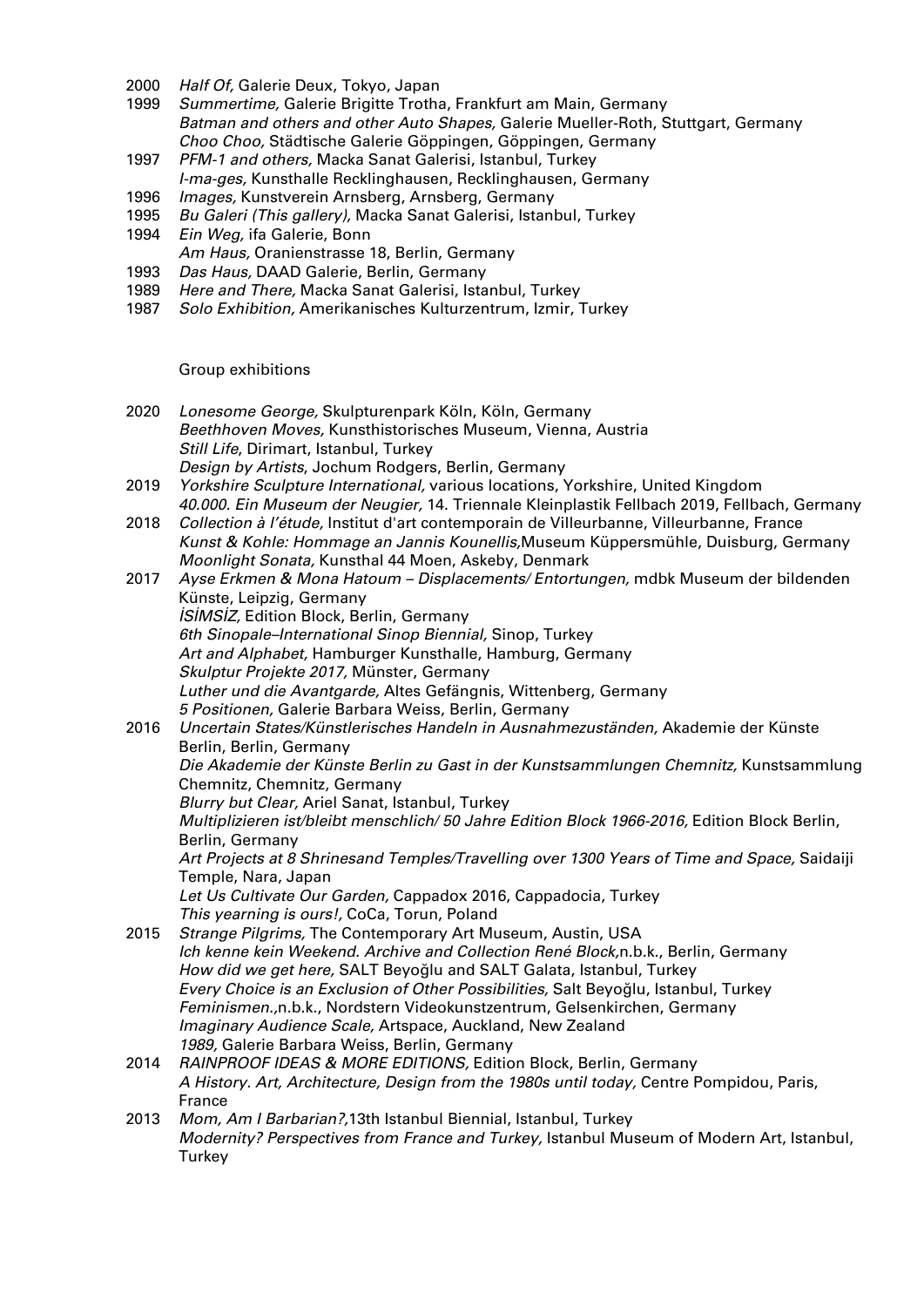2012 Two birds, a stone and a horse, Wako Works of Art, Tokyo, Japan More Than Sound,Bonnierskonsthall, Stockholm, Sweden TEXT TEXTILE TEXTURE, Galerie Barbara Weiss, Berlin, Germany Von Sinnen. Wahrnehmung in der zeitgenössischen Kunst, Kunsthalle zu Kiel, Kiel, Germany BMW Guggenheim Lab, Berlin, Germany CHKOUN AHNA, Carthage contemporary, National Museum of Carthage, Carthage, Tunesia 2011 Dream and Reality, Istanbul Modern, Istanbul, Turkey Archive III/Animated Movements, Sekerbank/New Media Art Gallery, Istanbul, Turkey A Conceptual Heritage/Vanguard Installations, Antik Aş. Istanbul, Turkey Multiplizieren ist menschlich, 45 Jahre Edition Block 1966–2011, Edition Block, Berlin, Germany Double Crescent, C 24 Gallery, New York, USA Alte Bekannte und neue Freunde, Kunstmuseum St. Gallen, Switzerland Bodily Choreography, Zacheta National Gallery of Art, Warsaw, Poland Contiuous Variations, Akbank Anat, Istanbul, Turkey 2010 SENT BY MAIL, SPAGAT!, Design Istanbul Tasarimi, Istanbul, Turkey; Marta Herford, Herford, Germany Emscher Kunst.2010, Kulturinsel, Essen, Germany Starter, ARTER, Istanbul, Turkey Tactics of Invisibility, , Thyssen-Bornemisza Art Contemporary, Vienna; Tanas, Berlin,ARTER, Space for Art, Istanbul, Turkey Compilation,Bernhard Knaus Fine Art GmbH, Frankfurt am Main, Germany For the blind man in the dark room looking for the black cat that isn't there, Museum of Contemporary Art, Detroit, de Appel Arts Centre, Amsterdam , Netherlands SENT BY MAIL, Galerie Barbara Weiss, Berlin, Germany 2009 For the blind man in the dark room looking for the black cat that isn't there, Institute of Contemporary Arts, London, United Kingdom Zeigen. Eine Audiotour durch Berlin von Karin Sander, Temporäre Kunsthalle Berlin, Berlin, Germany Istanbul Next Wave, Martin Gropius Bau, Berlin, Germany Utopia and Monument, Who Owns Public Space? , Steirischer Herbst, Graz, Austria Beyond These Walls, South London Gallery, London, United Kingdom For the blind man in the dark room looking for the black cat that isn't there, Contemporary Art Museum St. Louis, St. Louis, USA Desire-Acquire, Galerie Bob van Orsouw, Zurich, Switzerland Sharjah Biennial, Sharjah, United Arab Emirates What Else?, Villa du Parc centre d'art contemporain, Annemasse, France Access All Areas, a drawing exhibition, Galerie Max Hetzler, Berlin, Germany Ayşe Erkmen, Füsun Onur Et Seza Paker, Centre d'art contemporain d'Ivry – le Crédac, Ivry-sur-Seine, France 2008 All-Inclusive, Die Welt des Tourismus, Schirn Kunsthalle Frankfurt, Frankfurt am Main, Germany Shanghai Biennale, Shanghai, China Folkestone Sculpture Triennale, Folkstone, United Kingdom Above-the-Fold , (with Floyer and Lamelas), Museum für Gegenwartskunst, Basel, Switzerland Scape Christchurch Biennale of Art in Public space, Christchurch, New Zealand Word Tale, Mixed Narrations, Hacettepe University Art Museum, Ankara, Turkey Moment of Agency, Kunstmuseum Bern, Kunsthalle Basel, Basel, Switzerland 2007 Kunstfilmbiennale, Cologne, Germany 20. International Documentary Film Festival, Amsterdam, Netherlands Time Past, Time Present, Istanbul Modern, Istanbul, Turkey Modern and Beyond, Santralistanbul, Istanbul, Turkey Site Gallery, Centre for Contemporary Arts, Sheffield, United Kingdom Beyond the Wall, Berlin – Freihafen der Künste, Max Liebermann Haus, Berlin, Germany XIV. Rohkunstbau Drei Farben – WEISS, Schloss Sacrow, Potsdam-Sacrow, Germany Word, Tale and Motley Narrations: a video parade from different points, State Paintings and Sculpture Museum, Ankara, Turkey 57. Internationale Filmfestspiele Berlin, Forum Expanded, Berlin, Germany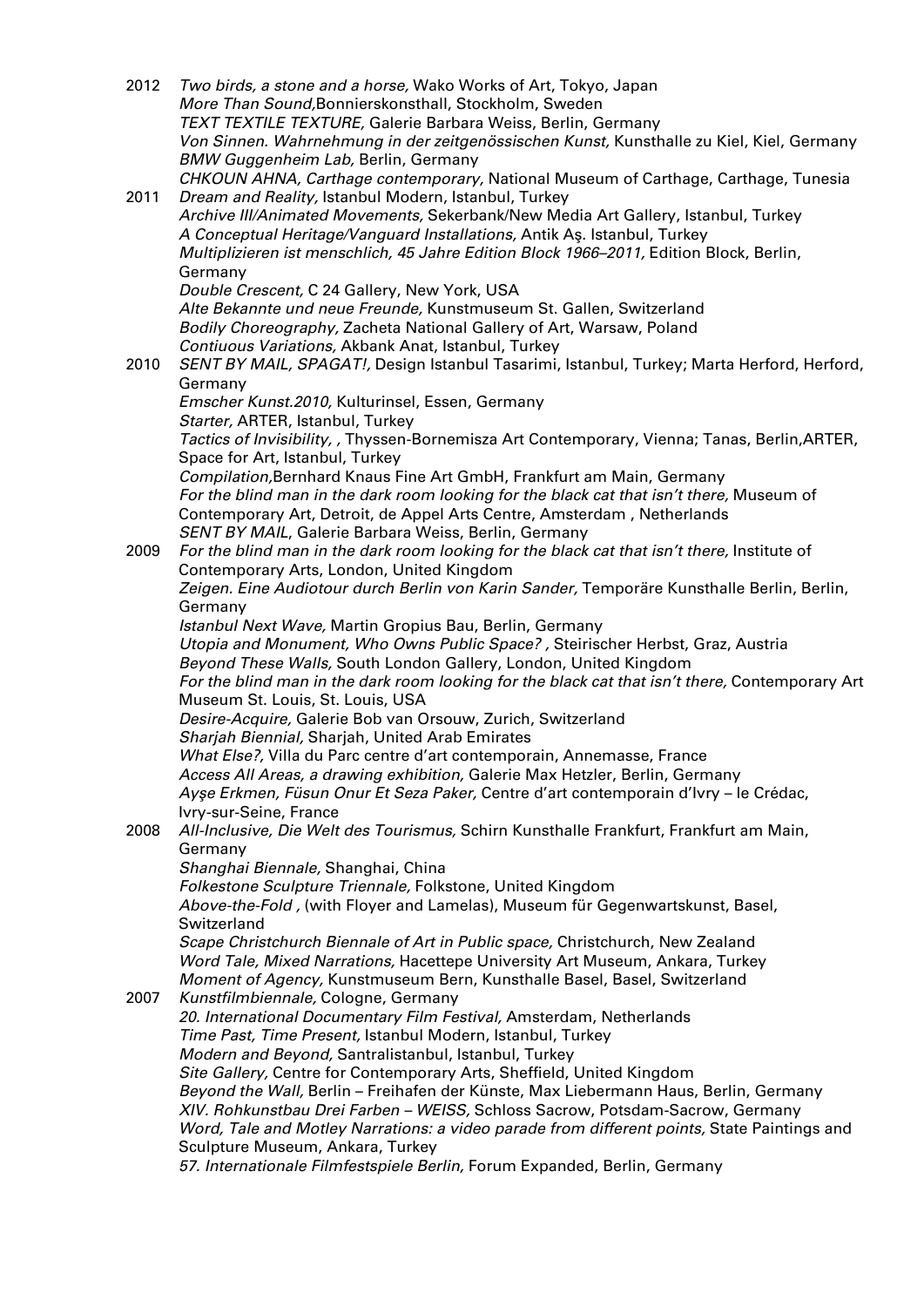| 2006 | Fremd bin ich eingezogen, Kunsthalle Fridericianum, Kassel, Germany<br>U8, exhibition project NGBK U2-Alexanderplatz, Berlin, Germany<br>Anstoss Berlin - Kunst macht Welt, Haus am Waldsee, Berlin, Germany<br>Echigo-Tsumari Art Triennale, Niigata, Japan                                                                      |
|------|-----------------------------------------------------------------------------------------------------------------------------------------------------------------------------------------------------------------------------------------------------------------------------------------------------------------------------------|
| 2005 | Kontracom 06, Contemporary Festival Salzburg, Salzburg, Austria<br>Kunst in Schokolade/Chocolate Art, Museum Ludwig, Cologne, Germany<br>Prolog.mission of art, Akademie der Künste, Berlin, Germany<br>Eindhoven Istanbul, Van Abbemuseum, Eindhoven, Netherlands<br>Projekt Migration, Kölnischer Kunstverein, Cologne, Germany |
| 2004 | Istanbul, Pedestrian Exhibitions 2, Tünel Karaköy, Istanbul, Turkey<br>The Ghost Line, Akbank Art Center, Istanbul, Turkey<br>Who is singing over there?, National Gallery, Sarajevo, Bosnia-Herzigovina<br>Limerick Biennial, Limerick, Ireland                                                                                  |
|      | Reappearance, Pristina Museum, Pristina, Kosovo<br>Die Neue Kunsthalle III, real-materiell-virtuell, Kunsthalle Mannheim, Mannheim, Germany                                                                                                                                                                                       |
| 2003 | Niemand ist eine Insel, Sechzehn kooperative Kunstprojekte in Bremen, Gesellschaft für<br>Aktuelle Kunst, Bremen, Germany<br>In den Schluchten des Balkan. Eine Reportage, Kunsthalle Fridericianum, Kassel, Germany                                                                                                              |
| 2002 | Die performative Installation I, Galerie im Taxispalais, Innsbruck, Austria<br>Continitá/Magnete, Villa Calle, Pistoia, Italy                                                                                                                                                                                                     |
| 2001 | 40 Jahre: Fluxus und die Folgen, Kunstsommer Wiesbaden, Wiesbaden, Germany<br>Berlin Biennale, Postfuhramt, Berlin, Germany                                                                                                                                                                                                       |
|      | Boom!, Manifattura tabacchi - manifuttura d'arte, Florence, Italy<br>Tische der Kommunikation, Museum Folkwang, Essen, Germany<br>Looking at You, Museum Fridericianum, Kassel, Germany                                                                                                                                           |
| 2000 | Salto Mortale, Museum für Sepulkralkultur, Kassel, Germany<br>Gwangju Biennale, Gwangju, South Korea<br>Wider Bild Gegenwart. Positionen zu einem politischen Diskurs, Raum aktueller Kunst,<br>Vienna, Austria; Koninklijk Museum voor schone Kunsten, Antwerp, Belgium                                                          |
|      | Man muss ganz schön viel lernen, um hier zu funktionieren, Frankfurter Kunstverein,<br>Frankfurt am Main, Germany                                                                                                                                                                                                                 |
|      | From Here to There. Passageways at Solitude, Akademie Schloss Solitude, Stuttgart,<br>Germany                                                                                                                                                                                                                                     |
|      | Hier, Da und Dort, Internationales Kunstprojekt im öffentlichen Raum, Singen, Germany<br>Eine Minition unter Anderen, Frankfurter Kunstverein, Frankfurt am Main, Germany<br>La Biennale de Montréal, Montréal, Canada                                                                                                            |
| 1999 | Zeitwenden, Kunstmuseum Bonn, Germany; Palais Lichtenstein, Vienna, Austria<br>Under the Same Sky, Kiasma, Helsinki, Finland<br>Fireworks, De Appel, Amsterdam, Netherlands                                                                                                                                                       |
|      | Chronos & Kairos, Museum Fridericianum, Kassel, Germany<br>Dream City, Villa Stuck, Munich, Germany                                                                                                                                                                                                                               |
| 1998 | Iskorpit, Haus der Kulturen der Welt, Berlin, Germany                                                                                                                                                                                                                                                                             |
|      | Arte all'Arte, Casole d'Elsa, Mensano, Italy<br>Triennale der Kleinplastik, Stuttgart, Germany                                                                                                                                                                                                                                    |
|      | Mar de Fondo, Valencia, Spain<br>Echolot, Museum Fridericianum, Kassel, Germany                                                                                                                                                                                                                                                   |
|      | Genius Loci, Kunsthalle Bern, Bern, Switzerland                                                                                                                                                                                                                                                                                   |
| 1997 | Dazzle Gradually, Apex Art, New York, USA<br>Skulpturen Projekte 1997, Münster, Germany                                                                                                                                                                                                                                           |
|      | S/Light, Kunstmuseum Malmö, Malmö, Sweden<br>Konusmalar (Conversations), Taksim Street, Istanbul, Turkey                                                                                                                                                                                                                          |
| 1996 | Inklusion - Exklusion, Künstlerhaus Graz, Austria<br>Der rosa Pullover, Zeil & Kunst, Frankfurt am Main, Germany                                                                                                                                                                                                                  |
|      | Manifesta 1, Rotterdam, Netherlands<br>Art Omi, New York, USA                                                                                                                                                                                                                                                                     |
| 1995 | Zuspiel, (with Andreas Slominski), Portikus, Frankfurt am Main, Germany<br>4th International Instanbul Biennial, Istanbul, Turkey                                                                                                                                                                                                 |
|      | Dazwischen, Haus am Waldsee, Berlin; Kunstsammlung Gera, Gera, Germany<br>Dialogues de Paix, Geneva, Switzerland                                                                                                                                                                                                                  |
|      | Gar, Train Station Ankara, Turkey                                                                                                                                                                                                                                                                                                 |